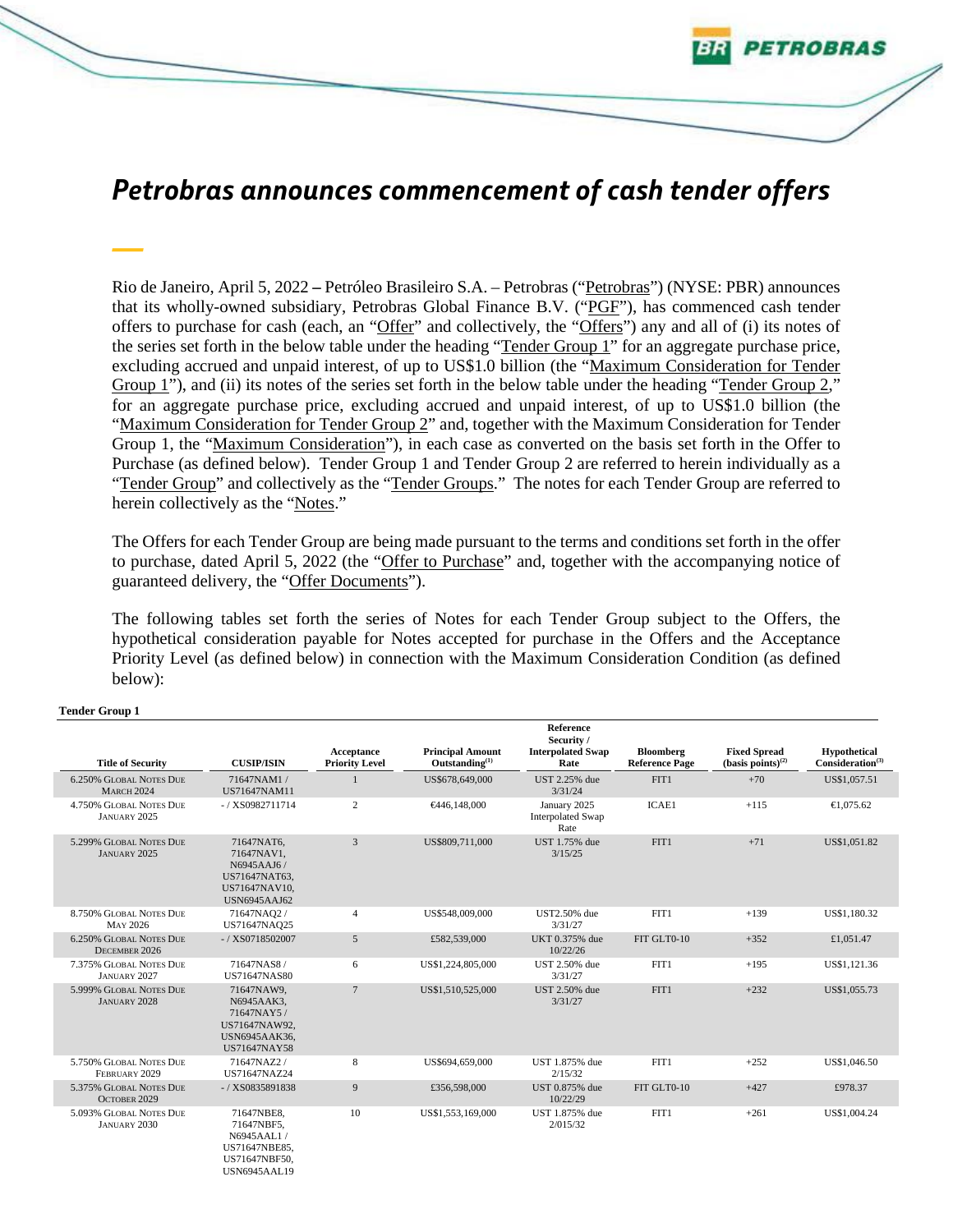\_\_\_\_\_\_\_\_\_\_\_\_\_\_\_\_\_\_\_\_\_\_\_\_\_\_\_\_\_\_\_\_\_\_\_\_\_\_\_\_\_\_\_\_\_\_\_\_\_\_\_\_\_\_\_\_\_\_\_\_\_\_\_\_\_\_\_\_\_\_\_\_\_\_\_\_\_ (1) Including Notes held by Petrobras or its affiliates.

- (2) The applicable consideration payable per each US\$1,000, €1,000 or £1,000, as applicable, principal amount of each series of Notes validly tendered for purchase, will be calculated in accordance with the formulas set forth in Annex 2, Annex 3 and Annex 4 to the Offer to Purchase, based on the fixed spread specified in the table above (the "**Fixed Spread**") for such series of Notes, *plus* the yield of the specified Reference Security/Interpolated Swap Rate for that series as quoted on the Bloomberg Reference Page specified in the table above as of 11:00 a.m. (New York City time) on April 11, 2022, unless extended with respect to the applicable Offer (such date and time with respect to an Offer, as the same may be extended with respect to such Offer, the "**Price Determination Date**").
- (3) Per US\$1,000, €1,000 or £1,000, as applicable, principal amount of each series of Notes validly tendered and accepted for purchase. The hypothetical consideration provided in the above table is for illustrative purposes only and has been determined as of 11:00 a.m. (New York City time) on April 4, 2022 in accordance with the formulas set forth in Annex 2, Annex 3 and Annex 4 to the Offer to Purchase. We make no representation with respect to the actual Consideration payable in connection with the Offers, and such amounts may be greater or less than those shown in the above table depending on the yield of the applicable Reference Security or the Interpolated Swap Rate on the Price Determination Date.

#### **Tender Group 2**

| <b>Title of Security</b>                                     | <b>CUSIP/ISIN</b>                  | Acceptance<br><b>Priority Level</b> | <b>Principal Amount</b><br>Outstanding <sup>(1)</sup> | <b>Reference</b><br>Security /<br><b>Interpolated Swap</b><br>Rate | Bloomberg<br><b>Reference Page</b> | <b>Fixed Spread</b><br>$(basis points)^{(2)}$ | <b>Hypothetical</b><br>Consideration <sup>(3)</sup> |
|--------------------------------------------------------------|------------------------------------|-------------------------------------|-------------------------------------------------------|--------------------------------------------------------------------|------------------------------------|-----------------------------------------------|-----------------------------------------------------|
| 5.500% GLOBAL NOTES DUE<br>JUNE $2051^{(4)}$                 | 71647NBJ7/<br>US71647NBJ72         |                                     | US\$1,234,620,000                                     | UST 1.875% due<br>11/15/51                                         | FIT1                               | $+395$                                        | US\$876.23                                          |
| 5.625% GLOBAL NOTES DUE<br>MAY 2043                          | 71647NAA7/<br><b>US71647NAA72</b>  | 2                                   | US\$409,167,000                                       | UST 2.375% due<br>2/15/42                                          | FIT1                               | $+345$                                        | US\$943.64                                          |
| <b>6.750% GLOBAL NOTES DUE</b><br>JUNE $2050^{(5)}$          | 71647NBG3/<br>US71647NBG34         | 3                                   | US\$692,398,000                                       | UST 1.875% due<br>11/15/51                                         | FIT1                               | $+435$                                        | US\$987.97                                          |
| <b>6.900% GLOBAL NOTES DUE</b><br><b>MARCH 2049</b>          | 71647NBD0/<br><b>US71647NBD03</b>  | 4                                   | US\$1,070,033,000                                     | UST 1.875% due<br>11/15/51                                         | FIT1                               | $+431$                                        | US\$1,011.47                                        |
| 5.600% GLOBAL NOTES DUE<br><b>JANUARY 2031<sup>(6)</sup></b> | 71647NBH1 /<br><b>US71647NBH17</b> | 5                                   | US\$1,767,676,000                                     | UST 1.875% due<br>2/15/32                                          | FIT1                               | $+293$                                        | US\$1,017.16                                        |
| <b>6.625% GLOBAL NOTES DUE</b><br><b>JANUARY 2034</b>        | $- / XSO982711474$                 | 6                                   | £441,746,000                                          | UKT 4.50% due<br>9/7/34                                            | <b>FIT GLT10-50</b>                | $+470$                                        | £1,019.88                                           |
| <b>6.750% GLOBAL NOTES DUE</b><br><b>JANUARY 2041</b>        | 71645WAS0/<br><b>US71645WAS08</b>  | $\overline{7}$                      | US\$849,827,000                                       | UST 2.375% due<br>2/15/42                                          | FIT1                               | $+379$                                        | US\$1,033.04                                        |
| <b>6.875% GLOBAL NOTES DUE</b><br>JANUARY 2040               | 71645WAQ4/<br>US71645WAQ42         | 8                                   | US\$815,464,000                                       | UST 2.375% due<br>2/15/42                                          | FIT1                               | $+378$                                        | US\$1,046.27                                        |
| 7.250% GLOBAL NOTES DUE<br><b>MARCH 2044</b>                 | 71647NAK5 /<br>US71647NAK54        | 9                                   | US\$1,055,039,000                                     | UST 2.375% due<br>2/15/42                                          | FIT1                               | $+408$                                        | US\$1,058.73                                        |
|                                                              |                                    |                                     |                                                       |                                                                    |                                    |                                               |                                                     |

(1) Including Notes held by Petrobras or its affiliates.<br>(2) The applicable consideration per each US\$1,000

The applicable consideration per each US\$1,000 or  $\text{\pounds}1,000$ , as applicable, principal amount of each series of Notes will be calculated as described in footnote (2) to the table above.

(3) Per US\$1,000 or £1,000, as applicable, principal amount of each series of Notes validly tendered and accepted for purchase. Calculated as described in footnote (3) to the table above.

(4) The par call date for this series of Notes is December 10, 2050.

(5) The par call date for this series of Notes is December 3, 2049. The par call date for this series of Notes is October 3, 2030.

The applicable consideration payable for each series of Notes (the "Consideration") will be determined at 11:00 a.m., New York City time, on April 11, 2022, unless extended with respect to an Offer (the "Price Determination Date"). The Offers for each Tender Group will expire at 5:00 p.m., New York City time, on April 11, 2022 unless extended with respect to an Offer (such date and time, as the same may be extended with respect to an Offer, the "Expiration Date"). Notes validly tendered may be withdrawn at any time prior to 5:00 p.m., New York City time, on April 11, 2022, unless extended with respect to an Offer, but not thereafter. The settlement date of the Offers will occur promptly following the Expiration Date, expected to be no later than three business days following the Expiration Date, which is expected to be April 14, 2022 (the "Settlement Date").

Holders of Notes who (1) validly tender and do not validly withdraw their Notes on or prior to the Expiration Date or (2) deliver a properly completed and duly executed notice of guaranteed delivery and other required documents pursuant to the guaranteed delivery procedures described in the Offer to Purchase on or prior to the Expiration Date, and tender their Notes on or prior to 5:00 p.m., New York City time, on the second business day following the Expiration Date, which is expected to be April 13, 2022 (the "Guaranteed Delivery Date"), will be eligible to receive the applicable Consideration determined as described in the Offer to Purchase, as well as accrued and unpaid interest from, and including, the last interest payment date for the Notes to, but not including, the Settlement Date (the "Accrued Interest").

The Offers for each Tender Group are not contingent upon the tender of any minimum principal amount of Notes of such Tender Group or the completion of the Offers of either Tender Group 1 or Tender Group 2, as the case may be. The consummation of an Offer within a Tender Group is not conditioned on the consummation of the other Offers within such Tender Group or on the consummation of the Offers in the other Tender Group. Each Offer is independent of the other Offers, and PGF may, subject to applicable law, withdraw or modify any Offer without withdrawing or modifying other Offers.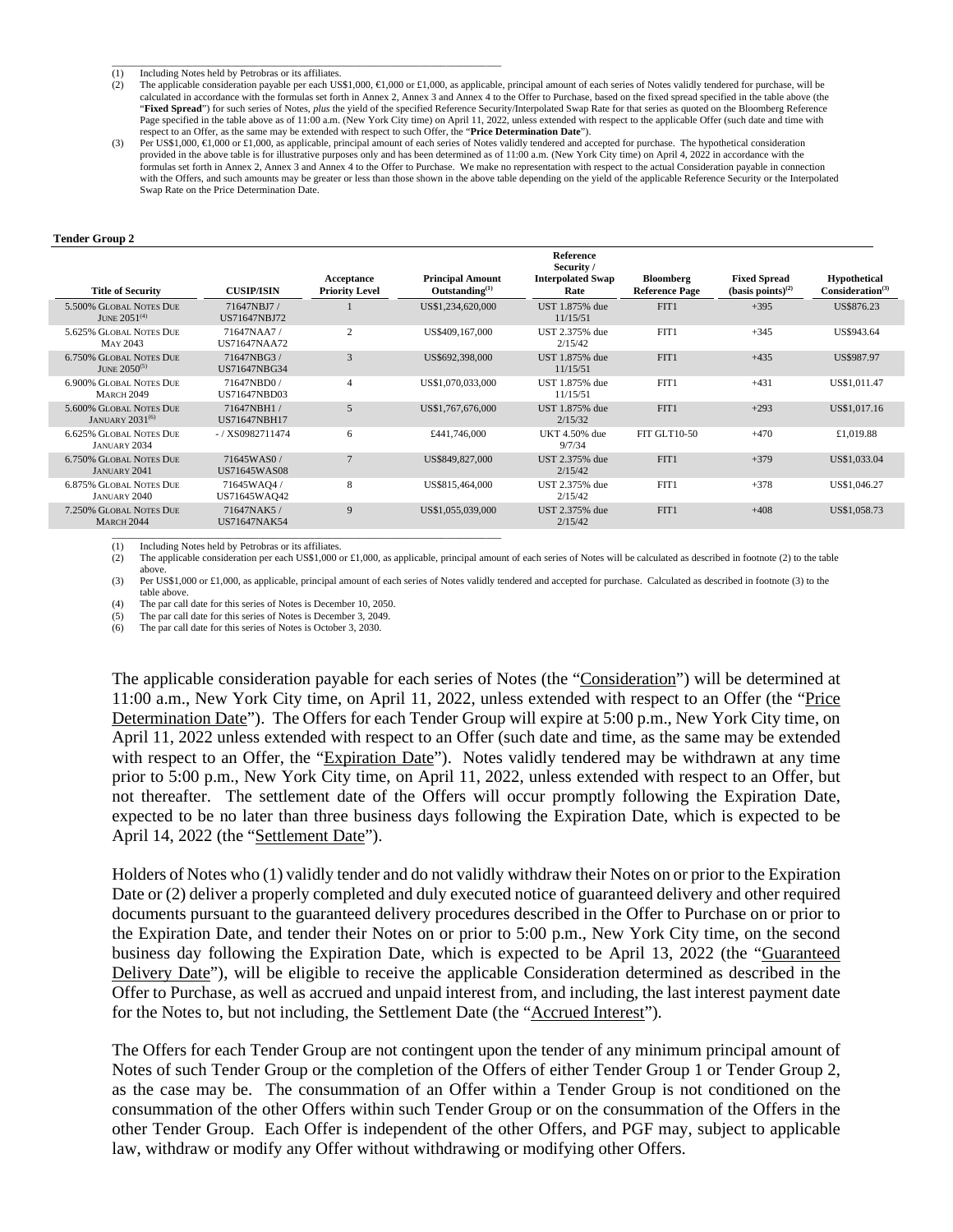PGF will not be obligated to (i) accept for purchase any validly tendered Notes or (ii) pay any cash amounts or complete the Offers, unless certain conditions are satisfied or waived prior to the Expiration Date, including customary conditions such as that PGF will not be obligated to consummate the Offers upon the occurrence of an event that adversely affects Petrobras's or PGF's businesses or PGF's ability to consummate one or more of the Offers or to realize the contemplated benefits from one or more of the Offers, or the enactment of any law, rule or court order that prohibits or materially delays one or more of the Offers or that places material restrictions on one or more of the Offers.

PGF's obligation to complete an Offer within a Tender Group validly tendered is conditioned on (i) the aggregate Consideration for the Offers with respect to such Tender Group, excluding the Accrued Interest with respect to each series (the "Aggregate Consideration"), (x) not exceeding the Maximum Consideration for Tender Group 1, with respect to Tender Group 1, and (y) not exceeding the Maximum Consideration for Tender Group 2, with respect to Tender Group 2, and (ii) the Maximum Consideration for each Tender Group being sufficient to pay the Aggregate Consideration for all validly tendered Notes of each series for such Tender Group (after paying the Aggregate Consideration for all validly tendered Notes that have a higher Acceptance Priority Level within such Tender Group (the "Maximum Consideration Condition").

If the Maximum Consideration Condition is not satisfied with respect to each series of Notes within a Tender Group for (i) a series of Notes within such Tender Group (the "First Non-Covered Notes") for which the Maximum Consideration for such Tender Group is less than the sum of (x) the Aggregate Consideration for all validly tendered First Non-Covered Notes for such Tender Group and (y) the Aggregate Consideration for all validly tendered Notes of all series for such Tender Group, having a higher acceptance priority level as set forth on the cover of the Offer to Purchase (the "Acceptance Priority Level") (with 1 being the highest Acceptance Priority Level and 10 being the lowest Acceptance Priority Level (in the case of Tender Group 1) or 9 being the lowest Acceptance Priority Level (in the case of Tender Group 2)) than the First Non-Covered Notes for such Tender Group, and (ii) all series of Notes for such Tender Group with an Acceptance Priority Level lower than the First Non-Covered Notes for such Tender Group (together with the First Non-Covered Notes, the "Non-Covered Notes"), then PGF may, at any time at or prior to the Expiration Date:

- (a) terminate an Offer with respect to one or more series of Non-Covered Notes for such Tender Group for which the Maximum Consideration Condition for such Tender Group has not been satisfied, and promptly return all validly tendered Notes of such series, and of any series of Non-Covered Notes for such Tender Group, to the respective tendering holders of Notes; or
- (b) waive the Maximum Consideration Condition with respect to one or more series of Non-Covered Notes for such Tender Group and accept all Notes of such series, and of any series of Notes within such Tender Group having a higher Acceptance Priority Level, validly tendered; or
- (c) if there is any series of Non-Covered Notes for such Tender Group for which:
	- 1. the Aggregate Consideration necessary to purchase all validly tendered Notes of such series, *plus*
	- 2. the Aggregate Consideration necessary to purchase all validly tendered Notes of all series having a higher Acceptance Priority Level than such series of Notes, other than any Non-Covered Notes,

are equal to, or less than, the Maximum Consideration for such Tender Group, accept all validly tendered Notes of all series having a lower Acceptance Priority Level within such Tender Group, until there is no series of Notes with a higher or lower Acceptance Priority Level within such Tender Group to be considered for purchase for which the conditions set forth above are met.

It is possible that a series of Notes with a particular Acceptance Priority Level within a Tender Group will fail to meet the conditions set forth above and therefore will not be accepted for purchase even if one or more series with a higher or lower Acceptance Priority Level within such Tender Group is accepted for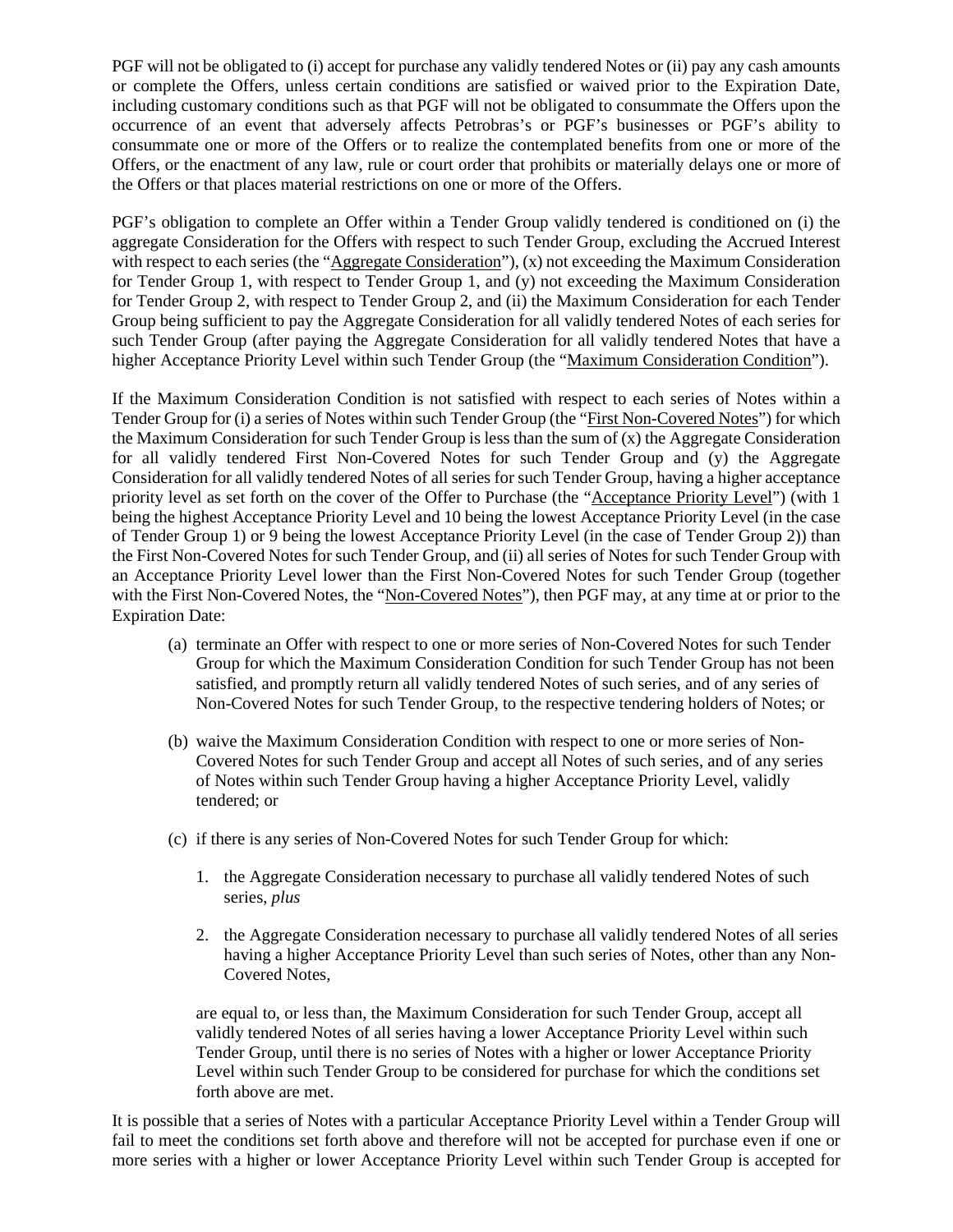purchase. If any series of Notes is accepted for purchase under the Offers for a Tender Group, all Notes of that series that are validly tendered will be accepted for purchase.

For purposes of determining whether the Maximum Consideration Condition for each Tender Group is satisfied, PGF will assume that all Notes tendered pursuant to the guaranteed delivery procedures described in the Offer to Purchase will be duly delivered at or prior to the Guaranteed Delivery Date and PGF will not subsequently adjust the acceptance of the Notes in accordance with the Acceptance Priority Levels if any such Notes are not so delivered.

PGF reserves the right, subject to applicable law, to waive one or more conditions at any time, including the Maximum Consideration Condition with respect to any Offer within a Tender Group.

In determining the Aggregate Consideration available for purchase against the Maximum Consideration for each Tender Group and available for purchases pursuant to the Offers with respect to such Tender Group, the aggregate U.S. dollar-equivalent principal amount of EUR Notes and GPB Notes tendered and accepted in such Offers shall be calculated at the applicable exchange rates, as of 11:00 a.m., New York City time, on the Price Determination Date, as reported on Bloomberg screen page "FXIP" under the heading "FX Rate vs. USD," (or, if such screen is unavailable, a generally recognized source for currency quotations selected by the Dealer Managers (as defined below) with quotes as of a time as close as reasonably possible to the aforementioned).

PGF expressly reserves the right, subject to applicable law, to: (i) delay accepting the Notes or extend the Expiration Date or, if the conditions to the Offers are not satisfied, terminate such Offers at any time and not accept the Notes; and (ii) if the conditions to the Offers are not satisfied, amend or modify at any time, the terms of the Offers in any respect, including by waiving, where possible, any conditions to consummation of the Offers. If PGF exercises any such right, it will give written notice thereof to the Depositary (as defined below) and will make a public announcement thereof as promptly as practicable and, in the case of termination, all Notes tendered pursuant to the terminated Offer(s) and not accepted for payment will be returned promptly to the tendering holders thereof.

# # #

PGF has engaged BNP Paribas Securities Corp. ("BNP PARIBAS"), Citigroup Global Markets Inc. ("Citigroup"), HSBC Securities (USA) Inc. ("HSBC"), Mizuho Securities USA LLC ("Mizuho Securities"), Morgan Stanley & Co. LLC ("Morgan Stanley"), and Scotia Capital (USA) Inc. ("Scotiabank" and together with BNP, Citi, HSBC, Mizuho and Morgan Stanley, the "Dealer Managers") to act as dealer managers with respect to the Offers. Global Bondholder Services Corporation is acting as the depositary and information agent (the "Depositary") for the Offers.

This announcement is for informational purposes only, and does not constitute an offer to purchase or a solicitation of an offer to sell any securities.

The Offers are not being made to holders of Notes in any jurisdiction in which PGF is aware that the making of the Offers would not be in compliance with the laws of such jurisdiction. In any jurisdiction in which the securities laws or blue sky laws require the Offers to be made by a licensed broker or dealer, the Offers will be deemed to be made on PGF's behalf by the Dealer Managers or one or more registered brokers or dealers that are licensed under the laws of such jurisdiction. Any questions or requests for assistance regarding the Offers may be directed to BNP PARIBAS confirmation No. at +1 (212) 841-3059 or toll-free at  $+1$  (888) 210-4358, Citigroup collect at  $+1$  (212) 723-6106 or toll free at  $+1$  (800) 558-3745, HSBC collect at  $+1$  (212) 525-5552 or toll free at  $+1$  (888) HSBC-4LM, Mizuho Securities collect at  $+1$  (212) 205-7736 or toll free at +1 (866) 271-7403, Morgan Stanley collect at +1 (212) 761-1057 or toll free at +1 (800) 624-1808 and Scotiabank collect at  $+1$  (212) 225-5501 or toll free at  $+1$  (833) 498-1660. Requests for additional copies of the Offer Documents may be directed to Global Bondholder Services Corporation at  $+1$  (855) 654-2015 (toll-free) or  $+1$  (212) 430-3774 (banks and brokers call). The Offer Documents can be accessed at the following link: https://www.gbsc-usa.com/Petrobras/.